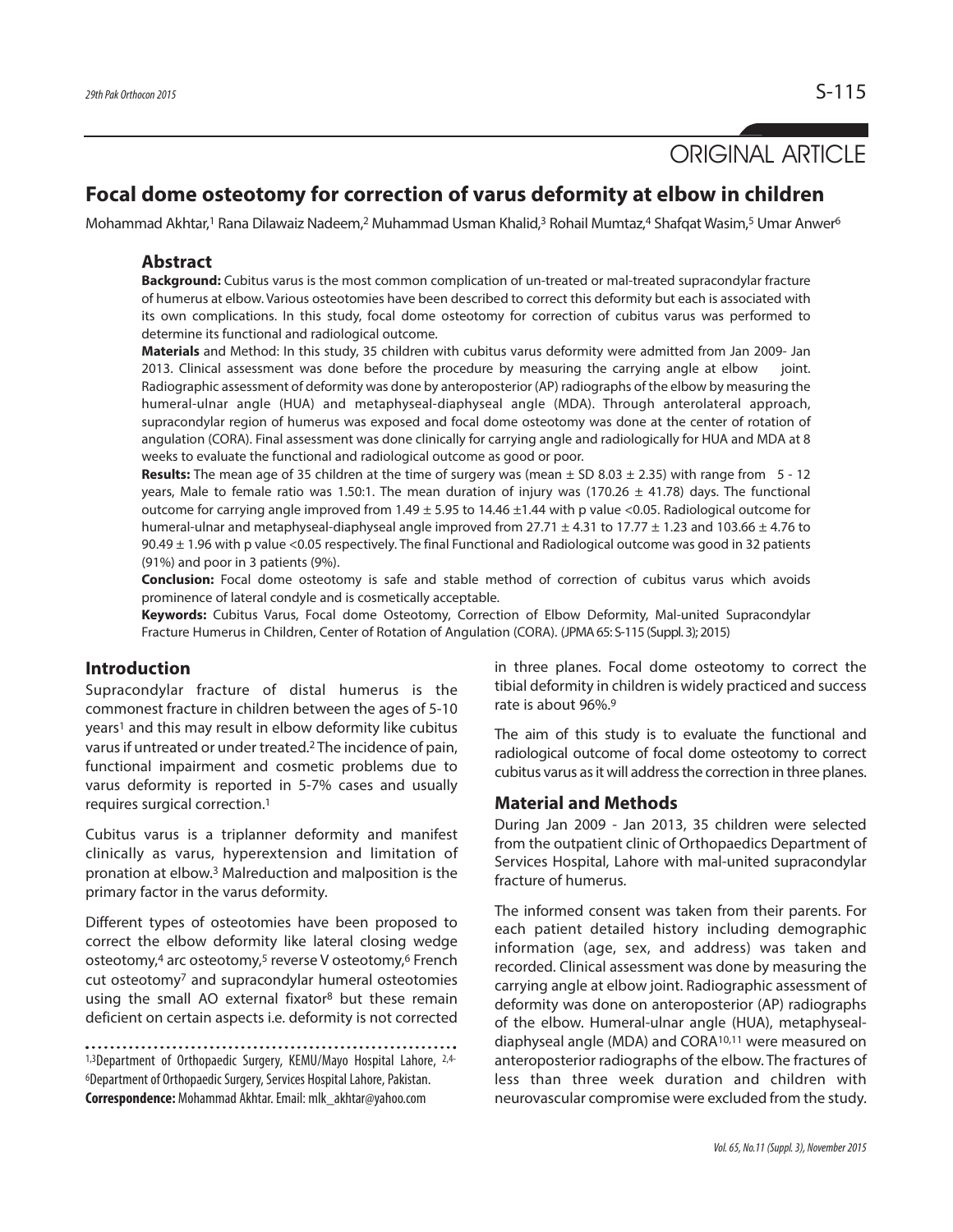All the operations were carried out with the patients in supine position and the affected arm on a hand table. Pneumatic tourniquet was used. After anaesthetizing, draping of upper limb was done. With anterolateral approach, the supracondylar region of humerus was exposed. The focal dome osteotomy was marked and predrilled. It was completed in the reverse direction by using small osteotome at CORA at supracondylar region of the humerus by applying the principles of deformity correction described by Paley. <sup>11</sup> The deformity was corrected and osteotomy was fixed with two cross k-wires. It was protected with above elbow back slab.

Stitches were removed at 2 weeks. Wires and plaster slab were removed at 4 weeks after the surgery and rehabilitation was started. Final assessment of carrying angle (13°-18°) and HUA (15°-20°) and MDA (87°-93°) were done at 8 weeks. The functional and radiological outcome was considered good if the angles were within normal range and poor if the correction was not achieved.

#### **Data**

Data was entered in computer and analyzed by using Statistical Package of Social Sciences (SPSS) version 13. Quantitative data including age and duration of injury was analyzed by using mean  $\pm$  standard deviation. Frequency and percentages were calculated for improvement in carrying angle (Yes/ No), HUA (Yes/No) and MDA in (Yes/No). Data was stratified for duration of injury to address effect modifier.

#### **Results**

The sample study consisted of 35 patients. The age of the



Figure-1: Pre Operative Radiographs of Elbow Joint.



Figure-2: Post Operative Radiographs of Elbow Joint.

children were from 5-12 years (mean  $\pm$  SD 8.03  $\pm$  2.35). Out of thirty five patients, 21 (60%) patients were male and 14 (40%) patients were female with male to female ratio 1.50:1. The patients presented with cubitus varus 19 (54%) had right side cubitus varus and 16 (46%) had left side cubitus varus (Table-1). The mean duration of injury was 170 days (mean  $\pm$  SD 170.26  $\pm$  41.78 days), with maximum of 240 days (Table-1).

Before operation, the mean carrying angle was  $(-27.71 \pm 1)$ 4.31). After focal dome osteotomy the carrying angle was improved (17.77  $\pm$  1.23) in 32 (91%) patients and poor in 3 (9%) with p <0.05) at 8 weeks follow up (Table 2 &3). The

**Table-1:** Distribution of frequency and percentages.

| <b>Variables</b>          | <b>Frequency</b> | Percentage |  |
|---------------------------|------------------|------------|--|
|                           |                  |            |  |
| Age (year)                |                  |            |  |
| $5 - 7$                   | 13               | 37         |  |
| $8 - 10$                  | 17               | 49         |  |
| >10                       | 5                | 14         |  |
| Gender                    |                  |            |  |
| Male                      | 21               | 60         |  |
| Female                    | 14               | 40         |  |
| <b>Effected Side</b>      |                  |            |  |
| Right                     | 19               | 54         |  |
| Left                      | 16               | 46         |  |
| Duration of Injury (days) |                  |            |  |
| $95 - 150$                | 10               | 29         |  |
| $151 - 205$               | 18               | 51         |  |
| $206 - 240$               | 7                | 20         |  |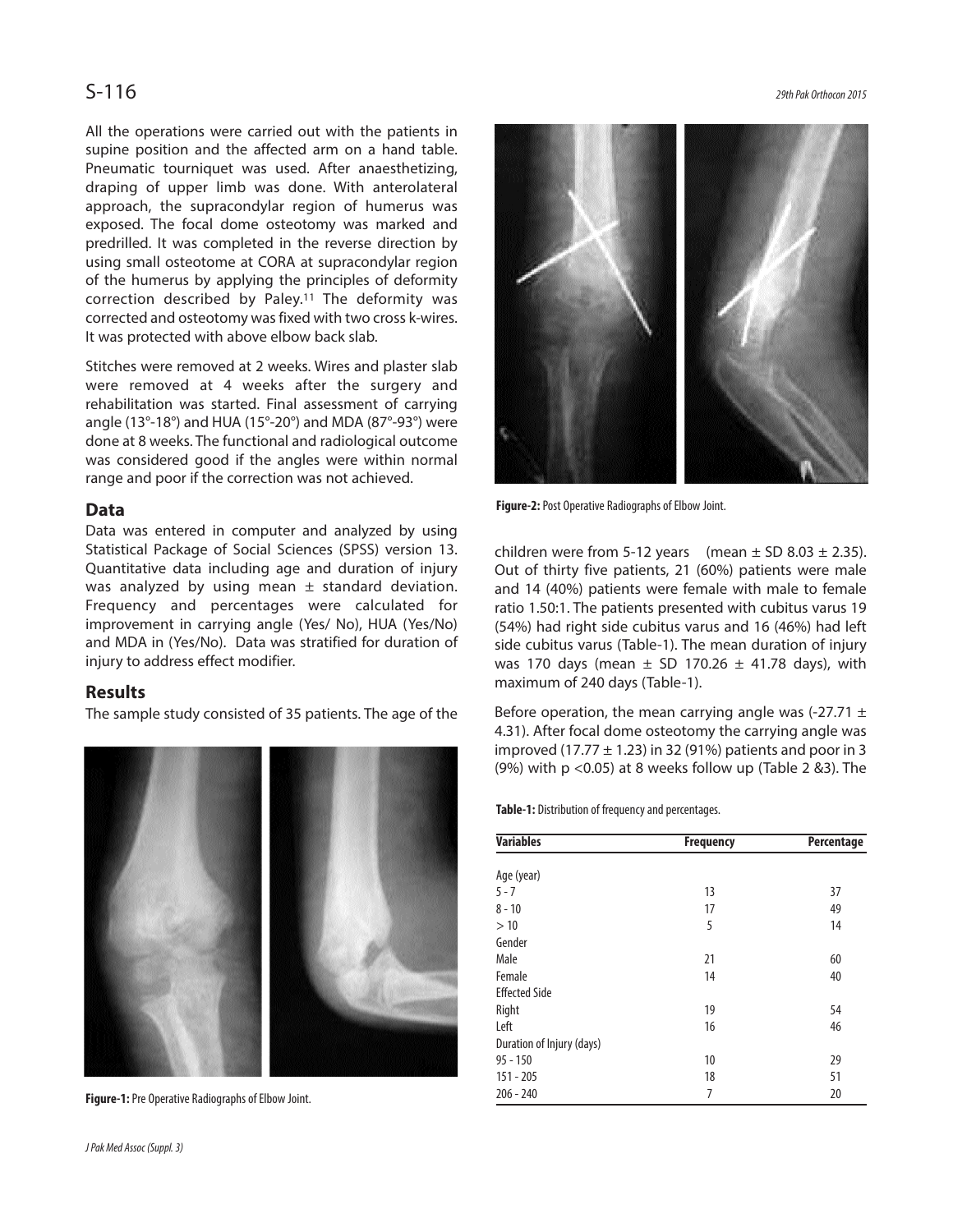Table-2: Functional and Radiological outcome.

| <b>Variables</b>          | Details                                    | <b>Before Operation (Mean±SD)</b> | 8th weeks follow up (Mean±SD) | P value |
|---------------------------|--------------------------------------------|-----------------------------------|-------------------------------|---------|
| Radiological Outcome      | Humeral- Ulnar Angle (15°-20°)             | $-27.71 \pm 4.31$                 | $17.77 \pm 1.23$              | < 0.05  |
|                           | Metaphyseal-Diaphyseal Angle (87°-93°)     | $103.66 \pm 4.76$                 | $90.49 \pm 1.96$              | < 0.05  |
| <b>Functional Outcome</b> | Carrying angle $(13^{\circ} - 18^{\circ})$ | $1.49 \pm 5.95$                   | $14.46 \pm 1.44$              | < 0.05  |

(-) indicates varus deformity.

Table-3: Final Outcome (Post-operative 8th week).

|                                        | <b>Frequency</b> | Percentage | <b>Result</b> | <b>Outcome</b> |
|----------------------------------------|------------------|------------|---------------|----------------|
|                                        |                  |            |               |                |
| <b>Carrying Angle</b>                  |                  |            |               |                |
| $13^\circ - 18^\circ$                  | 32               | 91         | Yes           | Good           |
| $<13^{\circ}$                          |                  | 9          | No            | Poor           |
| Humeral-ulnar angle (15°-20°)          |                  |            |               |                |
| $15^{\circ}$ -20 $^{\circ}$            | 32               | 91         | Yes           | Good           |
| $>20^\circ$                            |                  | 9          | No            | Poor           |
| Metaphyseal Diaphyseal Angle (87°-93°) |                  |            |               |                |
| $87^\circ - 93^\circ$                  | 32               | 91         | Yes           | Good           |
| $>93^\circ$                            |                  | 9          | No            | Poor           |

mean  $\pm$  SD of humeral-ulnar angle before operation was  $(-27.71 \pm 4.31)$  and after focal dome osteotomy improved to good in 32 (91%) patients and poor in 3 (9%) patients at 8th week with mean (17.77  $\pm$  1.23)and p value <0.05) (Table-2 & 3). The metaphyseal-diaphyseal angle before surgery was 103.66  $\pm$  4.76 and after focal dome osteotomy improved to  $90.49 \pm 1.96$  with (p <0.05) at 8th week of follow up. Results were good in 32 (91%) patients, and poor in 3 (9%) patients (Table-2 & 3).

Out of 35 patients in 33 patients, the functional and radiological outcome for carrying angle, HAU and MDA improved within normal ranges showing good results (Table-3). Five patients had superficial pin track infection which was treated with first generation cephalosporin and sterile dressings with pyodine solution. Two patients had loss of fixation and correction which improved after revision surgery and result was satisfactory. There was no lateral prominence. The range of elbow joint movement in three patients was restricted which required physiotherapy. Cosmetically all patients were satisfied with the outcome. Ulnar nerve palsy was noted in three patients which improved after three weeks.

#### **Discussion**

Varus deformity is common in children due to maltreated or un-treated supracondylar fracture of humerus. In our study the age of the children were from 5-12years and common problem was varus deformity of elbow and the carrying angle (13°-18°) was reduced to varus (-27.71±4.31). This deformity was treated with focal dome osteotomy at supracondylar region of humerus at CORA because union of bone in metaphyseal region is rapid and remodeling is prompt.

Focal dome osteotomy has its own merits. It avoids damage to the apophysis and physis of distal Humerus. It corrects triplanner deformity. In this study no injury was noted to growth plate with good apposition of bones at osteotomy side.

Uchida et al reported that, supracondylar osteotomy for the correction of cubitus varus deformity has been associated with a high failure rate and significant complications. <sup>12</sup> This is because the supracondylar area is thin and fixation is difficult to maintain. But we have not faced such problem because focal dome osteotomy has greater contact area and was easy to maintain.

Medial approach is used for correction of cubitus varus to avoid cosmetic problem. <sup>13</sup> But during medial approach ulnar nerves identification is required and there is a chance of ulnar nerve injury. In our study we have used lateral approach and risk of ulnar nerve injury is less but we noticed ulnar nerve neuropyrexia in three patients which recovered after three weeks of surgery.

In the present series soft tissue dissection was done carefully. The humerus was pre-drilled at CORA and then osteotomy was completed with an osteotome to ensure no neurovascular complication. This procedure was performed without radiological control.

In our study after osteotomy and desired correction, osteotomy was fixed with cross K-wires. We found that it was